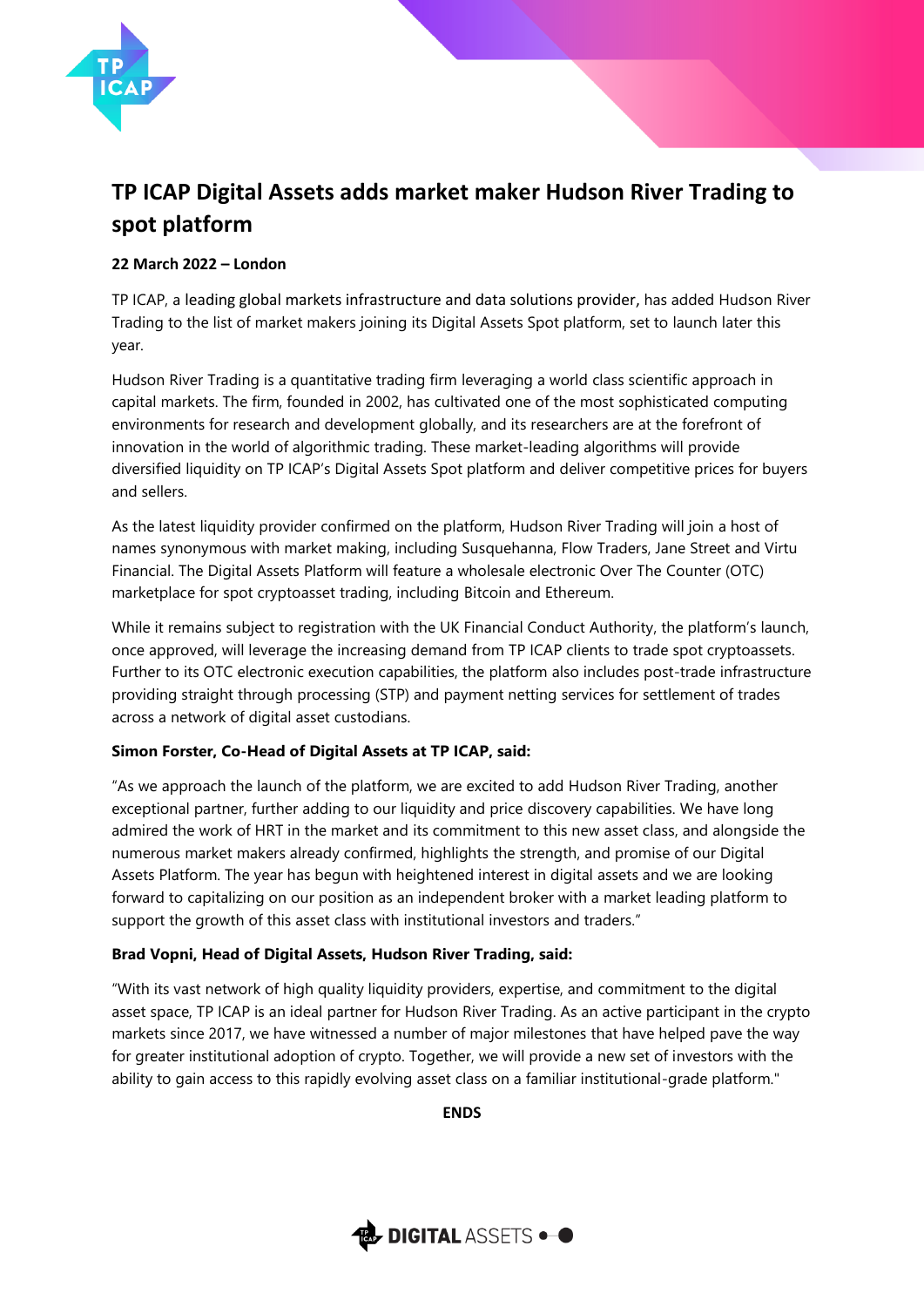

### **About TP ICAP Group plc**

TP ICAP Group plc is a leading global markets infrastructure and data solutions provider. The Group operates a portfolio of separate and competing brands to deliver intermediary services, contextual insights and intelligence, trade execution, pre- and post-trade services, and data-led solutions. We are formed of four business divisions:

- *Global Broking*: the largest Interdealer Broker in the world operating under the *ICAP*, *Tullett Prebon* and *Louis Capital* brands servicing clients in Rates, FX, Credit and Equities. We match buyers and sellers, facilitate price discovery, liquidity, execution and risk management*.*
- *Energy & Commodities*: the world's leading OTC energy and commodities broker operating under the *ICAP*, *PVM* and *Tullett Prebon* brands. Active in all major commodities markets including oil, gas, power, renewables, ferrous metals, base metals, precious metals and soft commodities.
- *Agency Execution*: serving the buy side operating under the *Liquidnet* and *COEX Partners* brands. We provide trading services for a broad range of asset classes, serving a sophisticated client base of asset managers, asset owners and hedge funds.
- *Parameta Solutions*: formed of two businesses Data & Analytics (D&A) and Post-Trade Solutions. D&A is the world leader in providing of scarce, neutral OTC data. Consequently, it is well placed to offer unbiased data products and solutions that facilitate trading, enhance transparency, reduce risk, improve operational efficiency and a broad range of risk management solutions. Post-Trade Solutions provides pure electronic services focused on resetting, compression and repo.

[www.tpicap.com](http://www.tpicap.com/)

#### **About Hudson River Trading**

Hudson River Trading was founded in New York City in 2002 by a small team of mathematicians and computer scientists, with a focus on applying automation to the financial markets. Today, HRT employs more than 700 people in offices across the globe, trades on over 200 markets, and handles nearly 10% of daily U.S. stock trading volume. HRT has long been involved in cryptocurrency – both as a significant liquidity provider since 2017, and more recently as a venture investor in the crypto space.

#### **Media Contact**

**TP ICAP**  Matt Jones Matthew.Jones@tpicap.com

**Maitland/AMO** +44 207 379 5151 [tpicap-maitland@maitland.co.uk](mailto:tpicap-maitland@maitland.co.uk)

*This communication provided by TP ICAP plc and/or one of its group companies ("TP ICAP") and all information contained in or attached to it including, but not limited to market prices/levels and market*